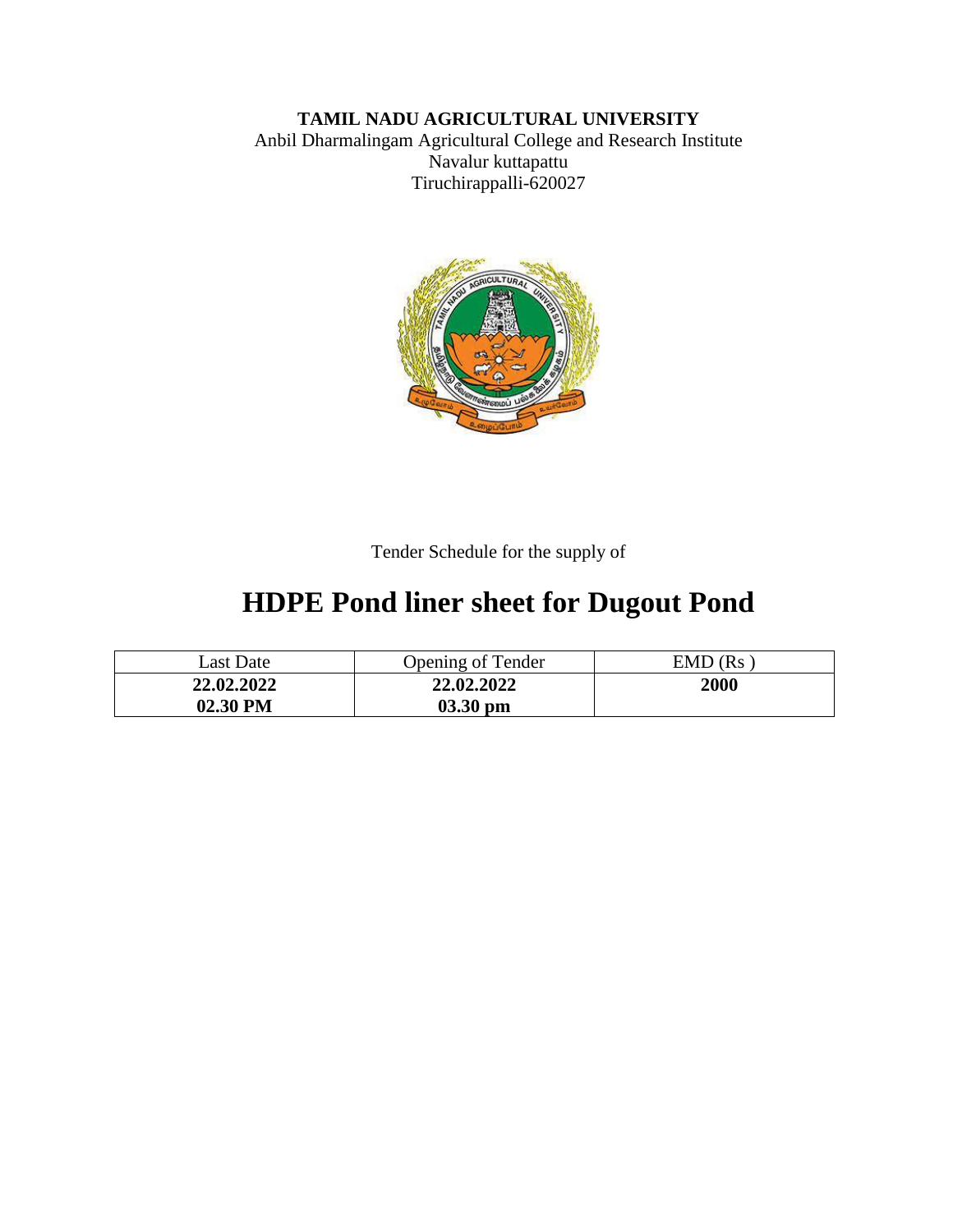

#### **TAMIL NADU AGRICULTURAL UNIVERSITY Anbil Dharmalingam Agricultural College & Research Institute Tiruchirappalli – 620027**

**Dr. P.Masilamani** Dean

Phone: 0431-2690161 Mobile: 9443765381 Email: deanagritry@tnau.ac.in

**No.Dean/ADAC&RI/TRY/SSAC/AICRP/Tender/Pond liner/2022 Dt.04.02.2022**

### **LETTER CALLING FOR LIMITED SEALED TENDERS**

It is proposed to purchase the item specified below and you are therefore requested to send your Tenders in sealed cover.

| 1.               | be<br>Items<br>to  | $\,$ .         | 1) HDPE Pond liner sheet for Dugout Pond:                                                                            |  |
|------------------|--------------------|----------------|----------------------------------------------------------------------------------------------------------------------|--|
|                  | purchased          |                | <b>Quantity: 2200 Square meter:</b>                                                                                  |  |
|                  |                    |                | Specification: Geomembrane, 100% virgin, Thickness: 500 micron                                                       |  |
|                  |                    |                | Supply and Installation (joining / welding pond liner in the dugout                                                  |  |
|                  |                    |                | pond as 55x40 meter as Length x Breadth) and installation.                                                           |  |
| 2.               | Due date<br>and    | $\cdot$        | 22.02.2022, 02.30 PM                                                                                                 |  |
|                  | time for receipt   |                |                                                                                                                      |  |
| 3.               | Date & Time of     | $\ddot{\cdot}$ | 22.02.2022, 03.30 PM                                                                                                 |  |
|                  | Opening            |                |                                                                                                                      |  |
| $\overline{4}$ . | Mode of sending    | $\vdots$       | Sealed cover addressed to the The Dean, A.D.Agricultural                                                             |  |
|                  |                    |                | College & Research Institute, Navalurkuttapattu, Trichy -<br>The cover should be Superscribed as "AICRP-<br>620 027. |  |
|                  |                    |                | Tender for HDPE Pond liner - due on 22.02.2022"                                                                      |  |
|                  |                    |                |                                                                                                                      |  |
| 5.               | Tender             | 1.             | Limited tender scheduled specific for the above item to be supplied                                                  |  |
|                  | Document           |                | can downloaded at TNAU website : https://tnau.ac.in/tenders/                                                         |  |
| 6.               | E.M.D.             | 1.             | Rs. 2000/- (Rupees two thousand only)                                                                                |  |
|                  |                    | 2.             | To be furnished in the form of <b>Demand Draft</b> drawn in                                                          |  |
|                  |                    |                | favour of Dean, ADAC&RI, Tiruchirappalli<br>payable at                                                               |  |
|                  |                    |                | Tiruchirappalli                                                                                                      |  |
|                  |                    | 3.             | Demand draft to be obtained on or before 22.02.2022                                                                  |  |
| 7.               | Validity<br>of the | $\ddot{\cdot}$ | Tender should be valid up to a minimum of 45 days from the                                                           |  |
|                  | tender             |                | due date.                                                                                                            |  |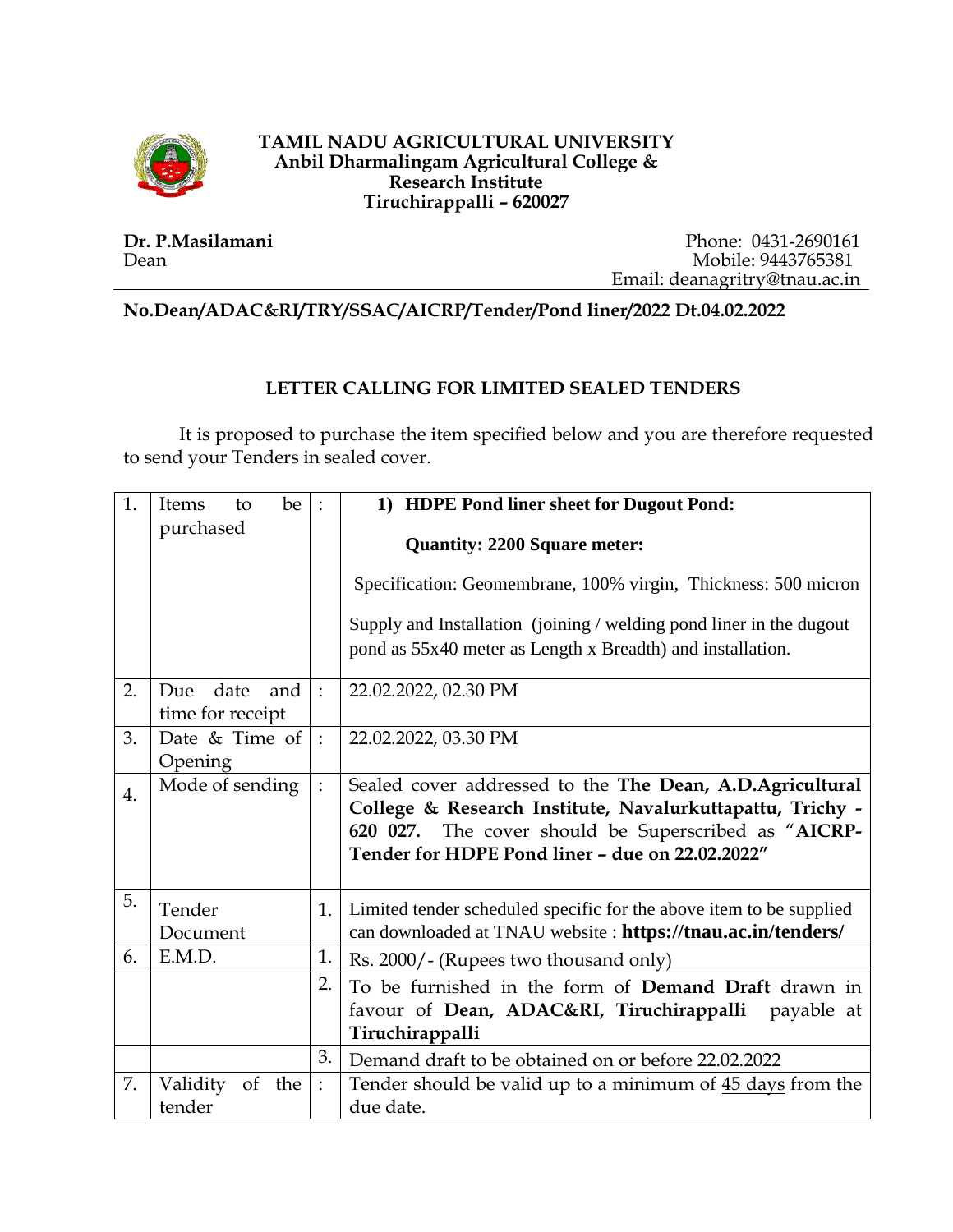#### **Conditions:**

- i. The rate and the taxes thereon if any should be furnished separately either in FC / INR.
- ii. The amount should be shown both in figures and in words. Corrections if any should beattested properly. Tenders with corrections not attested will be rejected.
- iii. a) Tenders without furnishing the required EMD will be rejected.
	- b) Tenderers claiming exemption from paying the EMD should produce necessaryevidence / documents in support of their request.
	- c) EMD in respect of unsuccessful tenderer will be refunded after the supply of material byL1 bidder. EMD in respect of successful tender will be refunded after the expiry of the warranty period;
	- d) No interest is payable on EMD
- iv. Tender should be furnished for the exact specifications as given in this letter. Tenders not in accordance with the specification will be rejected. In the case of equipments, the relevant brochure / pamphlet of the equipment containing the futures and specifications should necessarily be attached with the Tender / Quotation.
- v. The supply should be effected within 30 days from the date of purchase order.
- vi. Warranty period should be indicated.
- vii. After warranty condition for AMC should be indicated.
- 8. If the successful tender fails to supply the item within the stipulated time, the EMD will be forfeited apart from initiating further action for consequential loss if any to the Tamil Nadu Agricultural University.
- 9. Tender shall be furnished in the prescribed format enclosed in the tender document duly signedby the tenderer accepting the condition and the tender format shall be sent. Tender not furnishedin the prescribed format itself will be rejected.
- 10. Tenderer may be present or send their representative on the date of opening. The under signed have the right to accept (or) reject any tender without assigning any reason thereof.

**Dean**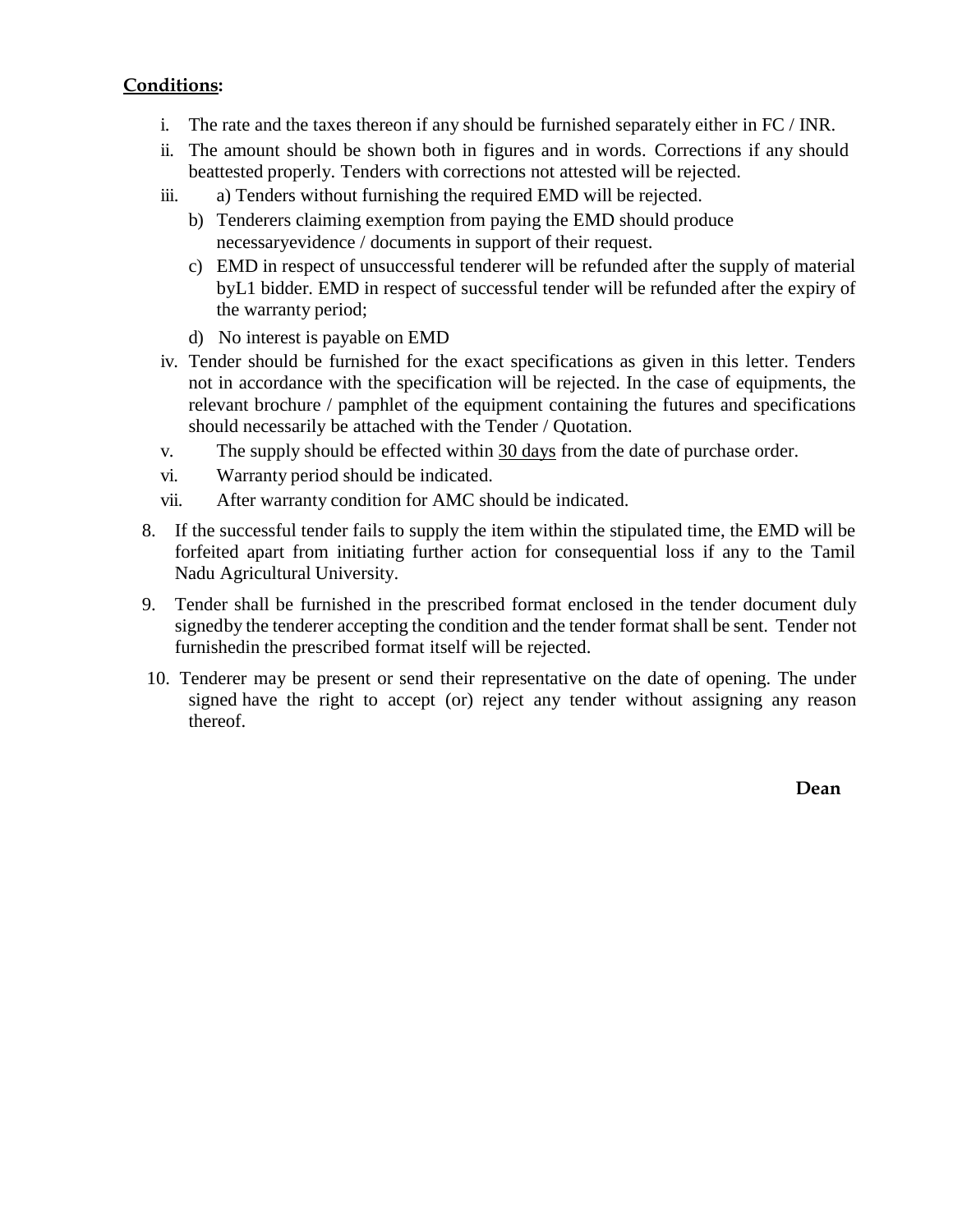

### **TAMIL NADU AGRICULTURAL UNIVERSITY Anbil Dharmalingam Agricultural College and Research Institute Navalur Kuttapattu, Tiruchirappalli -620 027 Tamil Nadu State**

Phone: 0431-2690161 Mobile: 9443765381 **E mail: deanagritry@tnau.ac.in**

#### **TENDER SCHEDULE**

Tender schedule for the supply of **HDPE Pond liner sheet for Dugout Pond** to the Anbil Dharmalingam Agricultural College and Research Institute Navalur Kuttapattu, Tiruchirappalli -620 027, Tamil Nadu State.

| S.<br>No | Particulars and Specifications                                                                                                         | Quantity<br>required | Unit<br>Price<br>FC/<br><b>INR</b> | <b>Total</b><br>Cost FC/<br><b>INR</b> |
|----------|----------------------------------------------------------------------------------------------------------------------------------------|----------------------|------------------------------------|----------------------------------------|
| 1.       | <b>Items particulars and Specifications</b>                                                                                            |                      |                                    |                                        |
|          | 1) HDPE Pond liner sheet for Dugout Pond:                                                                                              | <b>One Unit</b>      |                                    |                                        |
|          | <b>Quantity: 2200 Square meter:</b>                                                                                                    |                      |                                    |                                        |
|          | Specification: Geomembrane, 100% virgin, Thickness: 500<br>micron                                                                      |                      |                                    |                                        |
|          | (Supply and Installation (joining / welding pond liner in the<br>dugout pond as 55x40 meter as Length x Breadth) and<br>installation). |                      |                                    |                                        |
| 2.       | Origin (Indian/Imported)                                                                                                               |                      |                                    |                                        |
| 3.       | Make & Model (Brand name to be specified)                                                                                              |                      |                                    |                                        |
| 4.       | <b>VAT</b><br>VAT if any<br>a)<br><b>VAT Number</b><br>b)                                                                              |                      |                                    |                                        |
| 5.       | <b>CST</b><br>a) CST if any<br><b>CST Number</b><br>b)                                                                                 |                      |                                    |                                        |
|          | <b>GST</b><br>a) (CGST/SGST) if any,<br>b) GST Number:                                                                                 |                      |                                    |                                        |
| 6.       | <b>Customs &amp; Central Exercise duty</b><br>(imported items)                                                                         |                      |                                    |                                        |